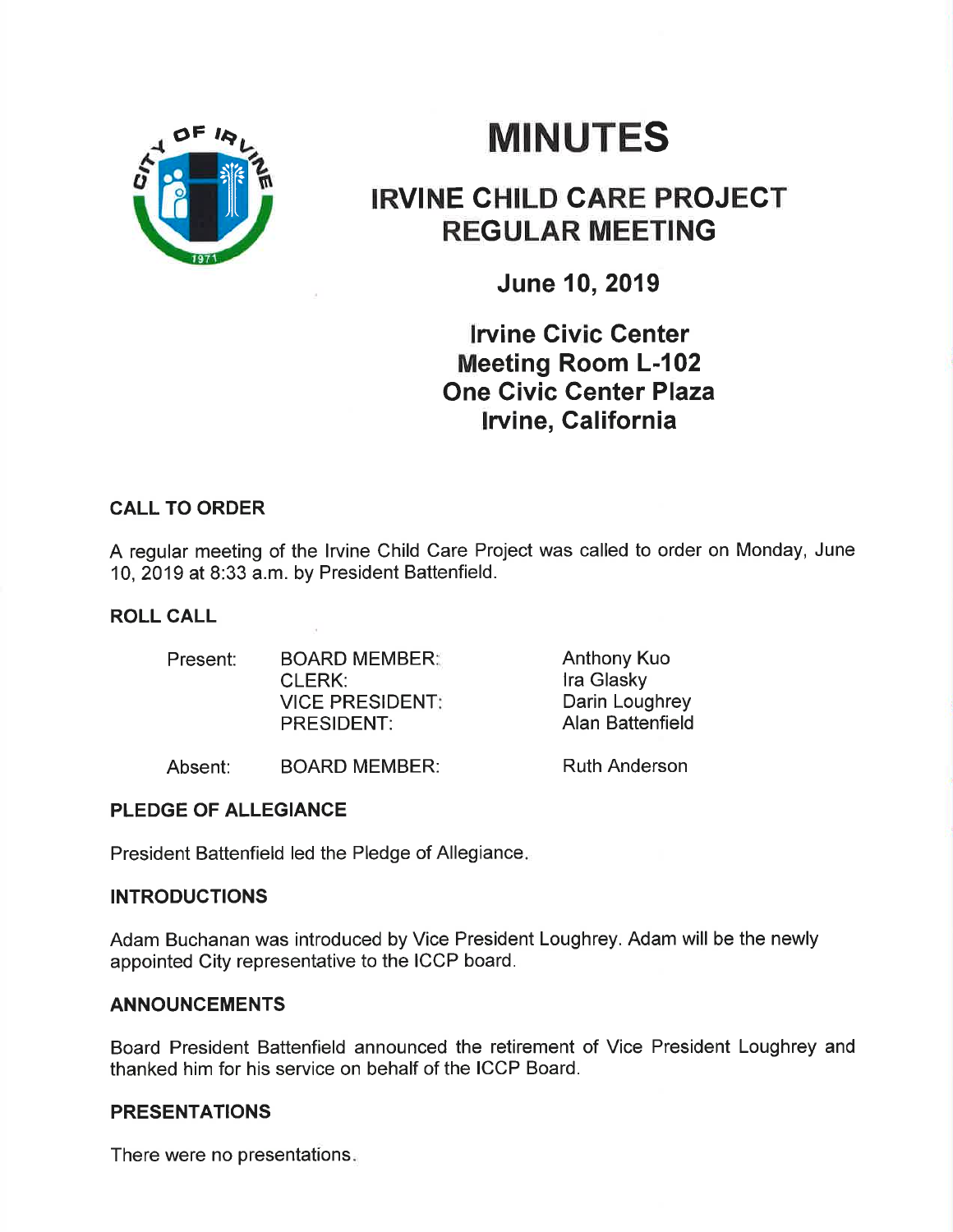#### ADDITIONS AND DELETIONS TO THE AGENDA

There were no additions or deletions to the agenda

#### PUBLIC COMMENTS

There were no public comments.

#### CONSENT CALENDAR

Moved by Clerk Glasky, seconded by Vice President Loughrey, to approve Gonsent Galendar items I through 10.

The motion carried as follows

Ayes: 4 Battenfield, Glaskey, Kuo, Loughrey

Absent: 1 Anderson

#### 1. APPROVAL OF IRVINE CHILD CARE PROJECT MINUTES

ACTION: Approved minutes of the Irvine Child Care Project regular meeting of May 13,2019.

2. WARRANT REQUEST – CHILD DEVELOPMENT CENTERS, INC.

ACTION: Approved payment of \$60,070.78 to Child Development Centers, lnc. for child care development services for April 1-30, 2019.

#### 3. WARRANT REQUESTS - IRVINE CHILDREN'S FUND SCHOLARSHIPS

AGTION: Approved payments for warrants totaling the amount of \$10,309.50 for ICF Scholarships during the month of April 2019.

- \$7,908.00 to Rainbow Rising
- . \$1 ,155.00 to Kids Stuff
- **\$1,146.50 to Child Development Centers, Inc.**
- \$ 0.00 to Creekers Club
- \$ 100.00 to Dolphin Club

## 4. WARRANT REQUEST - CITY OF IRVINE

ACTION: Approved payment of \$21,552.65 to the City of lrvine for Program Administration, Grant Administration, and Supplies for the month of April 2019.

- \$20,427.65 for Program Administration
- \$ 1,125.00 for Grant Administration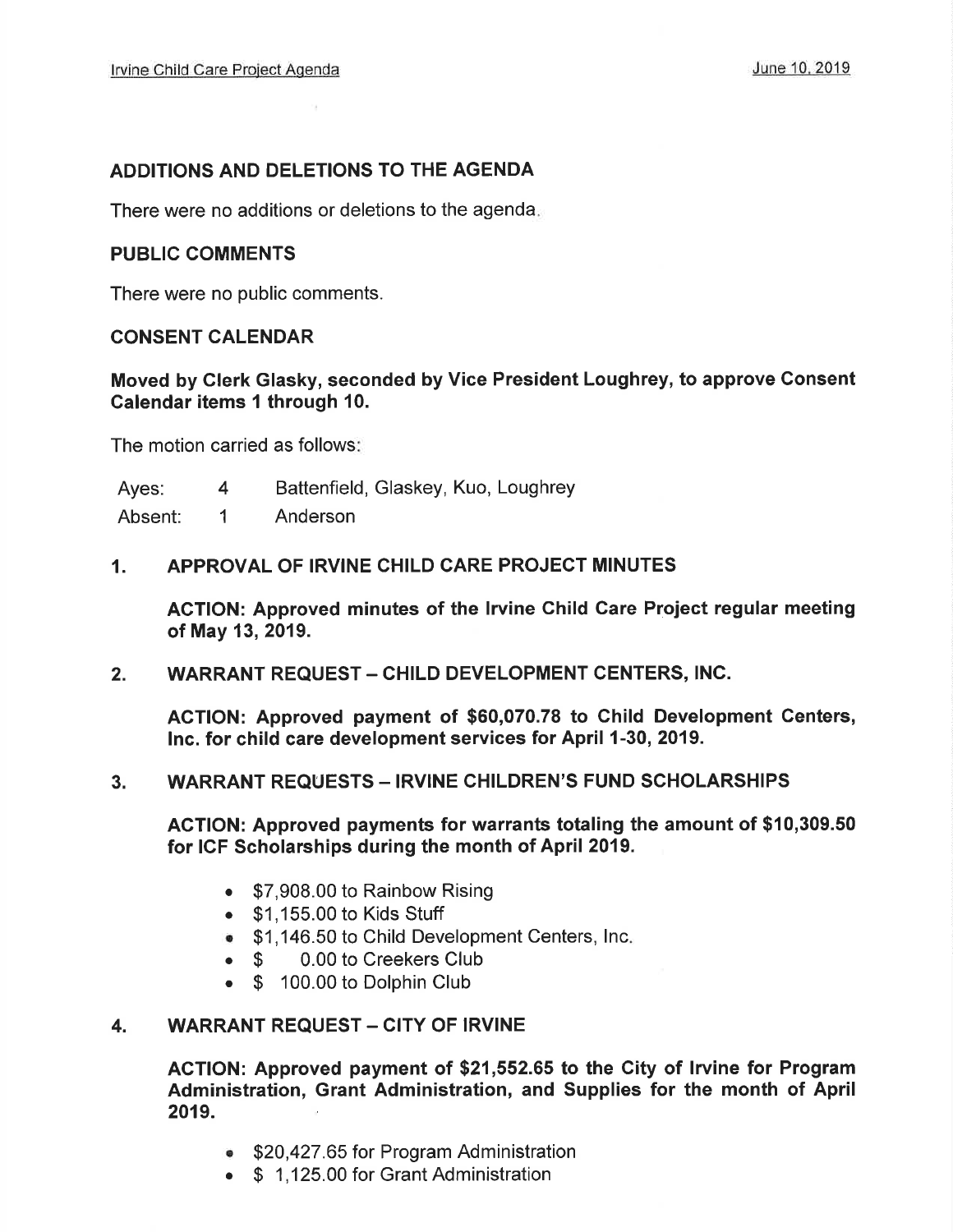o \$ 0.00 for Supplies

#### 5 WARRANT REQUEST - IRVINE UNIFIED SCHOOL DISTRICT

AGTION: Approved payment of \$61,236.51 for Facilities and Financial Support Services, Utilities, Gustodial Services, Custodial Equipment Amortization and payment for sale of IUSD-owned portables to IGCP for the month of April 2019.

- \$36,459,34 for Custodial Services
- o \$ 675.00 for Custodial Equip Amortization
- . \$10,589.42 for Payment of Portable Purchase
- $\bullet$  \$ 7,262.75 for Utilities
- \$ 6,250.00 for Facilities & Financial Support

#### 6. ICCP EXPENSES PAID BY IRVINE UNIFIED SCHOOL DISTRICT

AGTION: Reviewed and accepted attached invoices in the total amount of \$179,758.49 paid by IUSD on behalf of ICGP.

#### 7. DEPOSIT OF SCHOLARSHIP FUNDS FROM IRVINE CHILDREN'S FUND

ACTION: Authorized the deposit of funds from ICF into the appropriate account as follows:

|             | $\bullet$ \$19,184.95 | 01-005-712-00-8699 |
|-------------|-----------------------|--------------------|
| $\bullet$ S | 0.00                  | 01-005-712-00-8689 |

#### 8. DEPOSIT OF STATE GRANT APPORTIONMENT

ACTION: Authorized the deposit of grant funds from the State Department of Education into the appropriate account as follows:

| $\bullet$ \$23,736.00 | 01-005-50100-8290 |
|-----------------------|-------------------|
| \$10,912.00           | 01-005-50100-8290 |
| \$62,145.00           | 01-005-50100-8590 |

#### 9. RENEWAL OF MEMORANDUM OF UNDERSTANDING FOR IRVINE CHILD CARE PROJECT USE OF PERMANENT CHILD CARE BUILDINGS AT BEACON PARK K.8 SCHOOL CAMPUS

AGTION: Authorized Board President Alan Battenfield to sign the attached Memorandum of Understanding for ICCP use of permanent child care buildings at the Beacon Park K-8 school campus for the time period July I, 2019 through June, 30, 2020.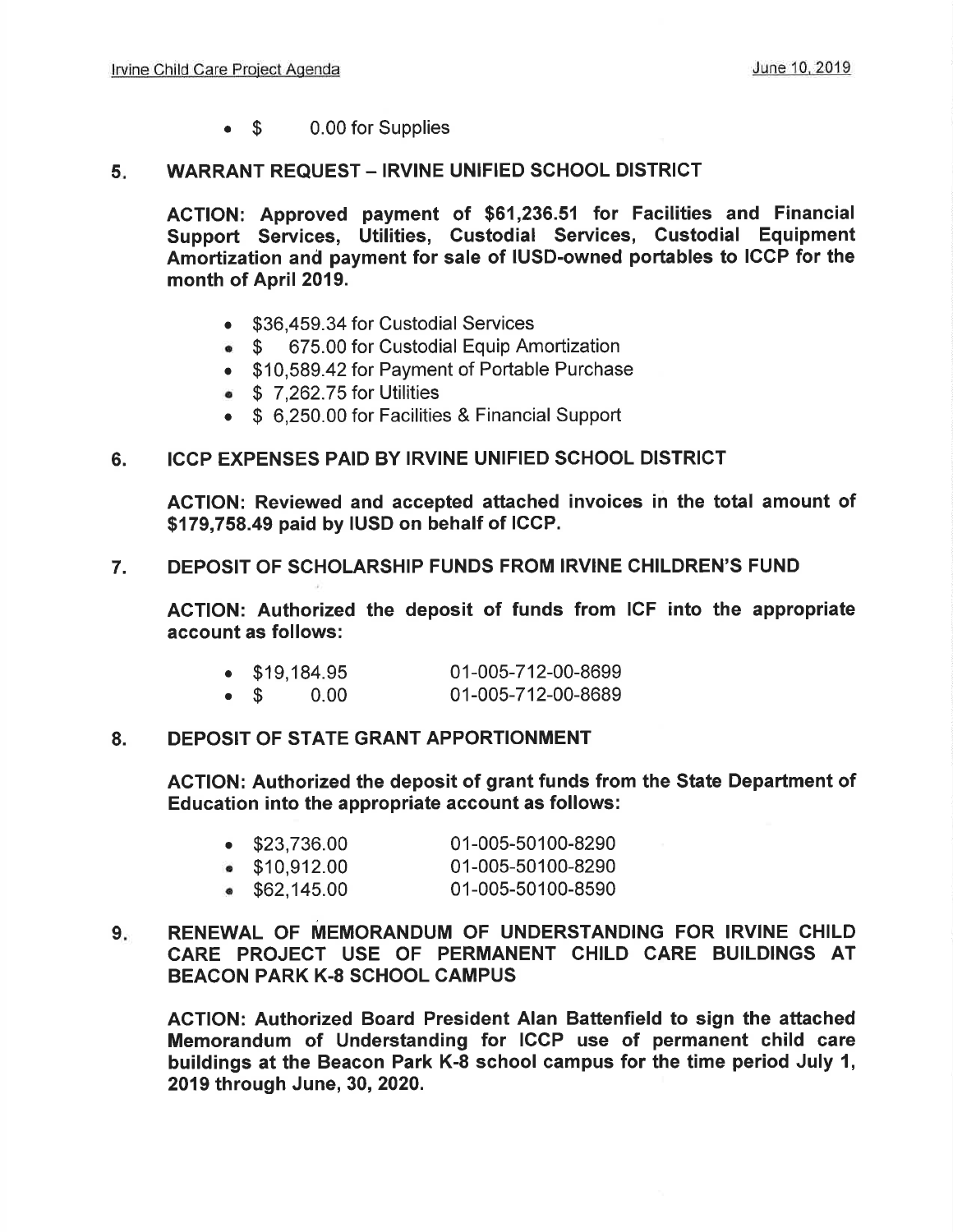#### 10. RENEWAL OF MEMORANDUM OF UNDERSTANDING FOR IRVINE CHILD CARE PROJECT USE OF PERMANENT CHILD CARE BUILDINGS AT CADENCE PARK K.8 SCHOOL CAMPUS

AGTION: Authorized Board President Alan Battenfield to sign the attached Memorandum of Understanding for ICCP use of permanent child care buildings at the Cadence Park K-8 school campus.

#### BOARD BUSINESS

#### 1. IRVINE CHILD CARE PROJECT PROPOSED BUDGET FOR FY 2019.20

Action: Moved by Vice President Loughrey, seconded by Board Member Kuo, to approve iCCp Budget for FY 2019-20.

The motion carried as follows:

Ayes: 4 Battenfield, Glaskey, Kuo, Loughrey

Absent: 1 Anderson

#### 2. IRVINE CHILD CARE PROJECT PROPOSED GOALS FOR FY 2019.20

Action: Moved by Vice President Loughrey, seconded by Board Member Kuo, to approve ICCP Proposed Goals for FY 2019-20.

The motion carried as follows

Ayes: Absent: Battenfield, Glaskey, Kuo, Loughrey Anderson 4 1

#### 3. IRVINE CHILD CARE PROJECT FY 2018-19 GENERAL CHILD CARE AND DEVELOPMENT SCHOOL AGE GRANT PROGRAM SELF.EVALUATION

Supervisor Stubbler presented the item and responded to board inquiries.

#### REPORTS

#### $1.$ FACILITIES AND BUDGET REPORT - JOHN FOGARTY

Report included in packet was reviewed.

#### $2.$ **ICCP ADMINISTRATOR'S REPORT - TRACI STUBBLER**

Report included in packet was reviewed.